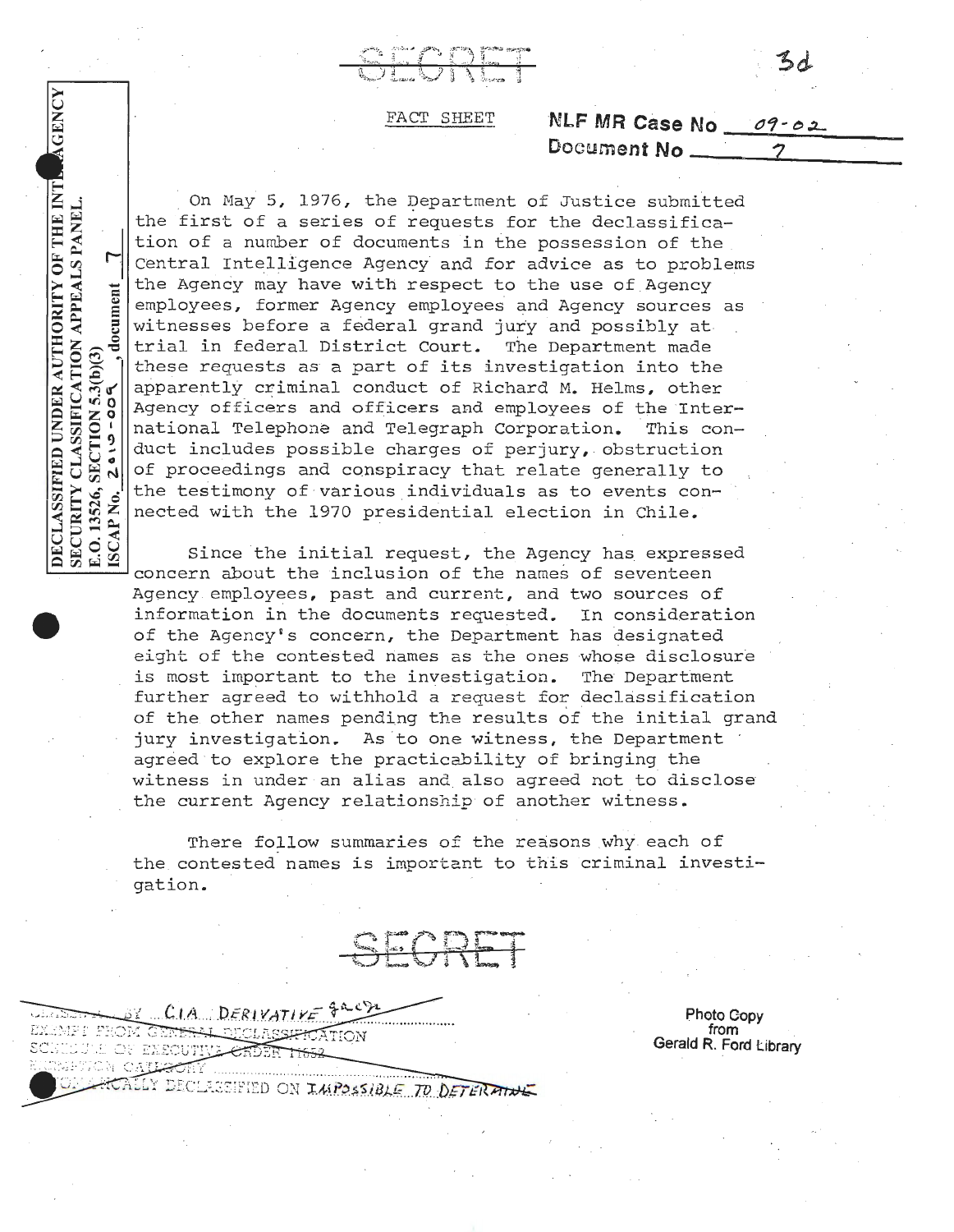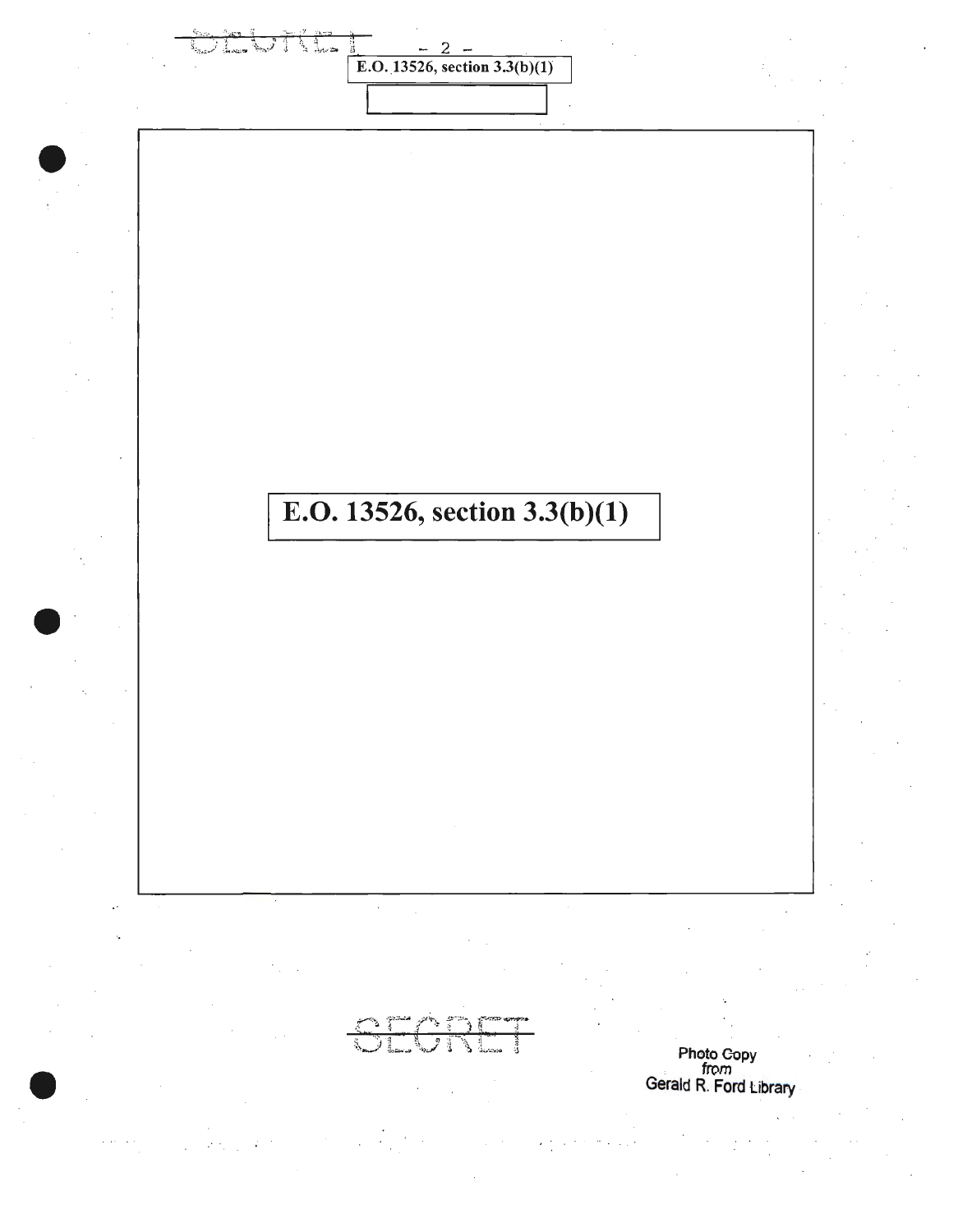E.O. 13526, section 3.3(b)(1)

He is a putative defendant in this investigation for activities which apparently include perjury, obstruction of proceedings and conspiracy. These charges would stem from his testimony before the Subcommittee and before the ITT-OPIC arbitration panel. He is also in a position to give testimony that relates to the guilt or innocence of others within ITT and, less directly, to the guilt or innocence of Richard Helms.

- 3

There is contained in some of the documents requested evidence of  $\Box$  quilt and, in at least one instance, an admission by that he had entered into a conspiracy to obstruct the Senate Sub committee. Again', to delete the name of this individ ual from the documents would destroy whatever value they have as evidence in a criminal proceeding.

## Theodore Shackley

Theodore Shackley, during the period which is relevant to this investigation, was Chief of the Western Hemisphere Division of the CIA. He currently is under cover in the Agency's Directorate of Operations. Mr. Shackley is an essential witness in the investigation of Richard Helms. Mr. Shackley supervised the prepara tion of briefing papers for Mr. Helms that are directly material to the question of Mr. Helms' knowledge of matters about which he later testified. Mr. Shackley personally delivered these briefing papers to Mr. Helms .<br>and participated in key briefing sessions in which Mr. Helms was given the information. Mr. Shackley also authored reports to Mr. Helms about tne Agency's contacts with <br>
As noted earlier, Mr. Helms gave

**E.O.** 13526, section 3.3(b)(1)

E.O. 13526, section 3.3(b)(1)

**Photo Copy from Gerald R. Ford Library**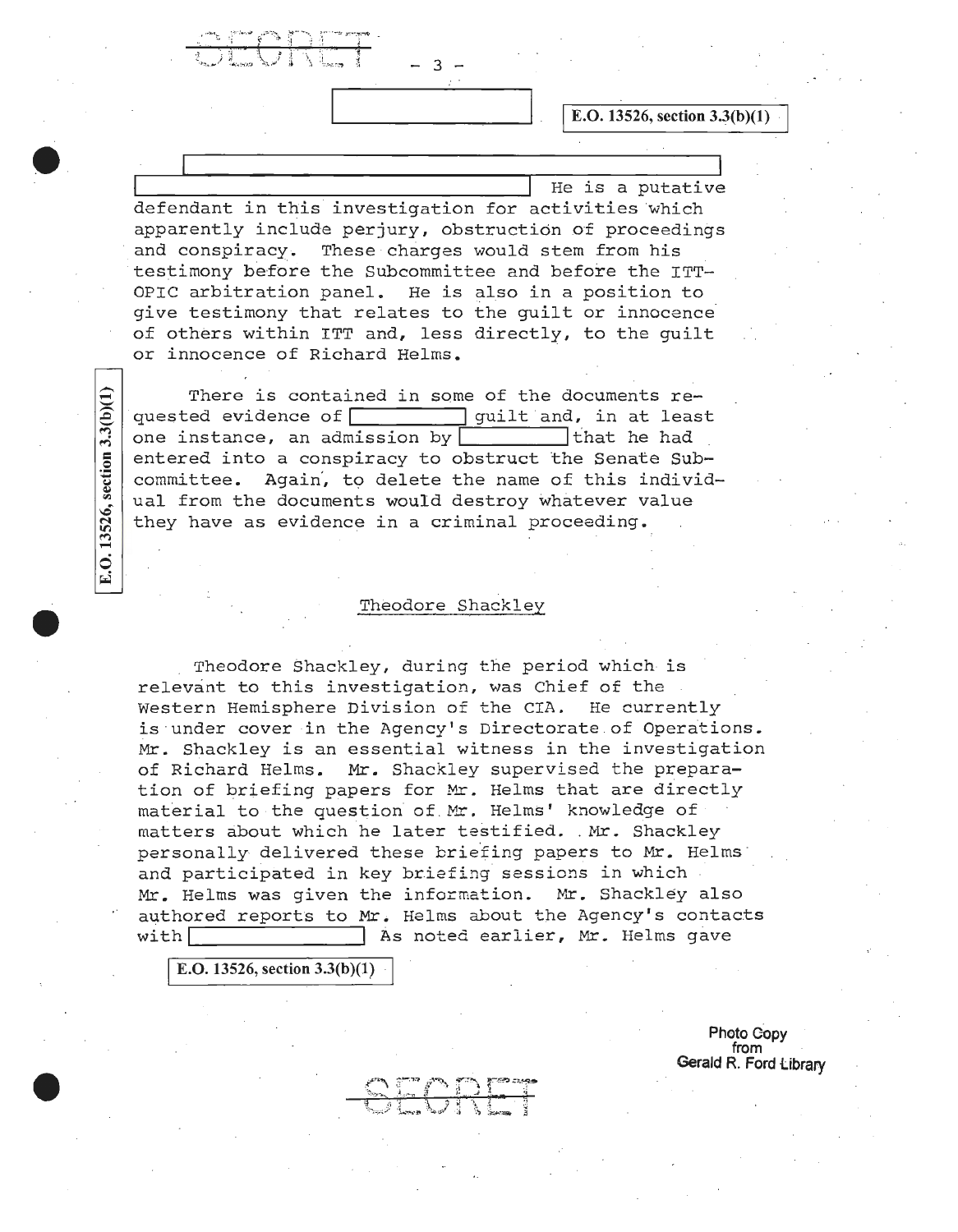sworn testimony about these contacts.

...... Mr. Shackley is also an important witness in the **e til** case against Nr . Shackley was one of **<sup>N</sup>** ease against<br> **19th Contacts with the Agency and spoke with during the period when**<br>  $\frac{1}{2}$  during the period when was planning to obstruct the Senate Sub-~ committee.

- 4

It should be noted that Mr. Shackley's connection with the CIA has been disclosed in various private publications.

Mr. Shackley's name appears in many documents which report on and relate directly to the activities described above which make him such an important witness. In order to use these documents in an interrogation of Mr. Shackley or as evidence of the activities mentioned, it is necessary to retain his name on the documents.

I **E.O. 13526, section 3.3(b)(l)** 

was a CIA Western Hemisphere Division employee at all times material to this investigation.

a crucial witness in the case<br>against<br>against<br>auring the period prior to<br>appearduring the period prior to ance before the Senate Subcommittee. These contacts involved  $\vert$  as a putative defendant in the obstruction of the proceeding as well as in the aiding and abetting of perjury in the Subcommittee hearings.

is also an important witness in the Helms investigation because of his substantial involvement in Agency contacts with ITT, in the preparation of briefing and background papers for Mr. Helms, and his attendance at important meetings in the 1972 to 1973 period preceeding Mr. Helms' testimony before the Senate Foreign Relations Committee.

**Photo Copy from Gerald R. Ford Library** 

**trj 9**   $\frac{2}{3}$  $\overline{\tilde{z}}$ <u>ছু</u>|

E.O. 13526, section 3.3(b)(1)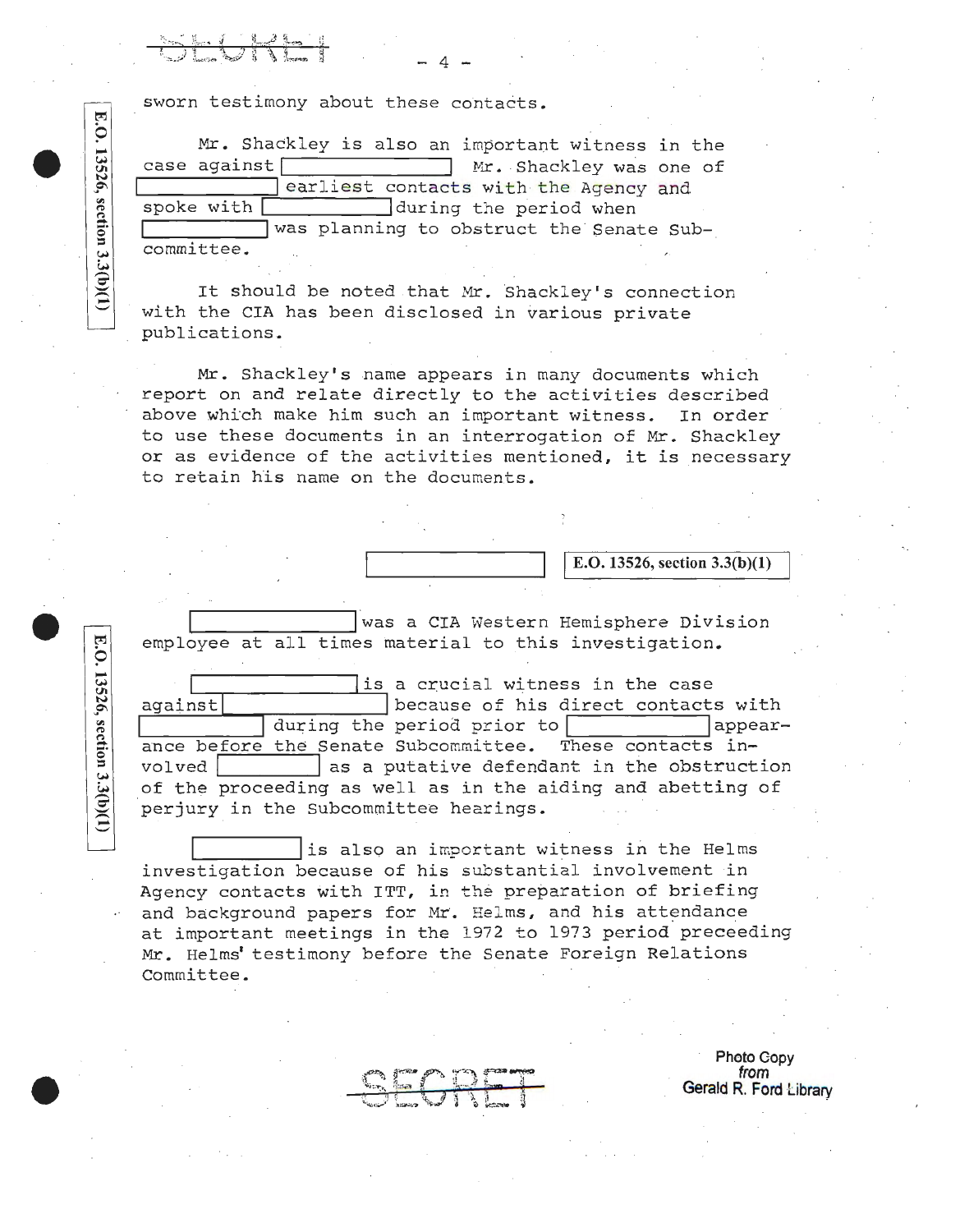| . |           |  |
|---|-----------|--|
| × | ۰,<br>. . |  |

E.O. 13526, section 3.3(b)(1)

Finally, as Deputy Chief of Station in Santiago, chile during the 1970 period that was the subject of much of Mr. Helms' testimony, which is a witness in establishing the factual falsity of some of that testimony.

I **E.O. 13526, section 3.3(b)(l)** 

During 1970 was Chief of Station in Santiago, Chile. He is currently I in a foreign country.

E.O. 13526, section 3.3(b)(1)

E.O.

13526, section 3.3(b)(1)

I in his role as Chief of Station, was responsible for overseeing the activities of CIA in Chile which were so important a part of the testimony which Mr. Helms gave. He thus is in a position to testify as to the truth or falsity of statements which<br>Mr. Helms made.  $\begin{bmatrix} \text{max} \\ \text{max} \end{bmatrix}$  was also present at and Was also present at and in a position to testify about an important meeting with Mr. Helms which occurred in September 1970 in washington, D. c.

while he was stationed in Santiago, had several contacts with and In the cables which Mr. Hecksher sent concerning those contacts are statements which directly touch on the guilt or innocence of both

To hide relationship with the CIA would prevent his testifying as to Agency matters and would prevent his testirying as to Agency matters and<br>would seriously harm the cases against<br>and Helms.

**Photo Gopy from Gerald R. Ford Library** 

)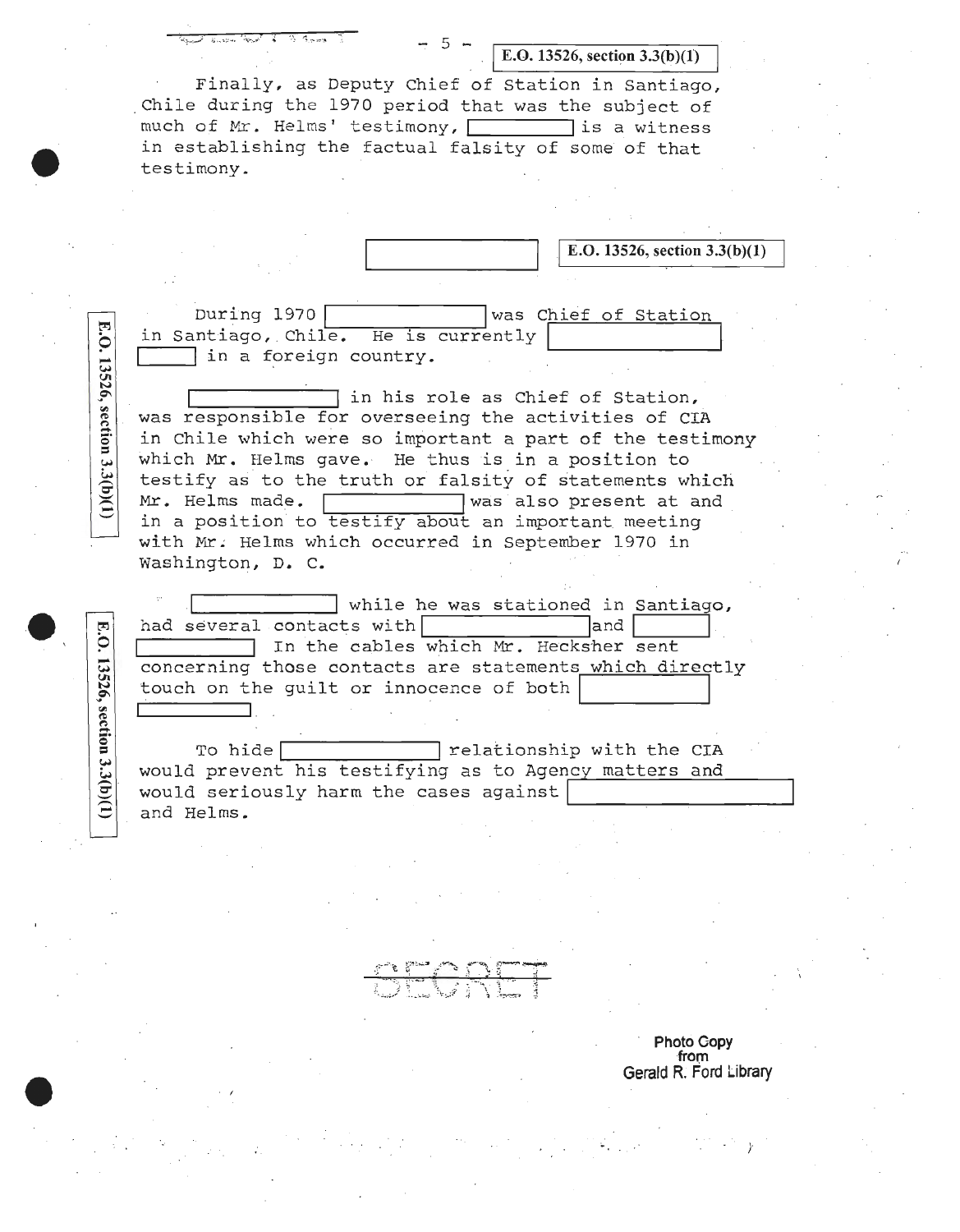was a staff employee of the GIA<br>153.  $\sqrt{\frac{1}{100}}$  was also a contract during  $1952$  and  $1953$ . employee of the Agency during the early 1960's. His value as a potential witness in the investigation of certain ITT employees is as yet undertermined. However, counts of perjury for his testimony before the Senate Subcommitee on Multinational Corporations. The evidence that his statements were perjured resides in the files maintained on  $\begin{array}{|l|} \hline \text{by the CIA. Since one count} \end{array}$ by the CIA. Since one count of perjury relates directly to his relationship with the Agency, ·nondisclosure of the relationship would foreclose any possible prosecution.

E.O. 13526, section 3.3(b)(1)

E.O.

13526, section 3.3(b)(1)

- 6

**E.O. 13526, section 3.3(b)(1)** 

I **E.O. 13526, section 3.3(b)(l)** 

was assigned to the CIA's Western Hemisphere Division at all times material to this investigation. He is currently assigned as a Chief of Station in a foreign country. In 1972 Was directly involved in the preparation of background and briefing papers for Mr. Helms on CIA and ITT contacts and activities in Chile. He. can corroborate and implicate other participants in the preparation of the papers and he is an important witness in establishing the efforts undertaken in the Agency to prepate for congressional hearings following the publication in March, 1972, of the Jack Anderson articles on CIA and ITT activities. in Chile. In his interview by Criminal Division attorneys demonstrated one of the best recollections of any of the witnesses who participated in those preparations.

**Photo Copy** · **from** . **Gerald R. Ford library**